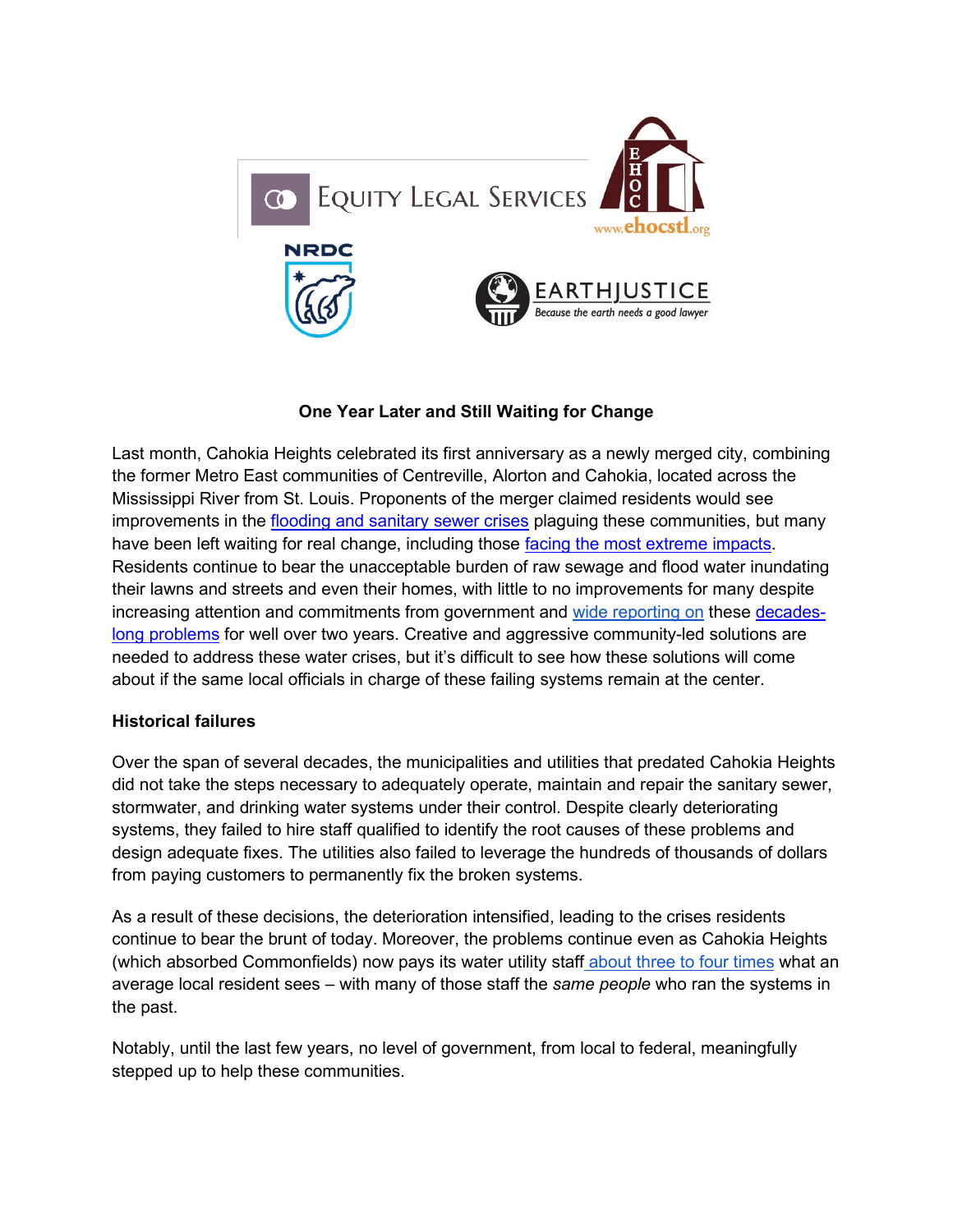## **Community engagement continues to fall short**

After years of relentless advocacy by residents in Centreville and other surrounding communities, significant state and federal funding is now available—in theory. Agencies have also finally begun to enforce environmental laws through several [administrative](https://www.epa.gov/il/communities-east-st-louis-area-and-sanitary-sewer-overflows) [orders](https://www.epa.gov/il/cahokia-heights-drinking-water) [t](https://www.epa.gov/il/cahokia-heights-drinking-water)hat require Cahokia Heights, Illinois American Water, and nearby East St Louis to take a number of steps to identify and address the water crises.

While the increased federal and state attention after such a long absence is notable, we have serious concerns that all levels of government continue to take an approach that does not adequately center the residents who have successfully garnered this attention in the first place. Without meaningful community engagement and collaboration, even well-intentioned solutions run the risk of repeating the mistakes of the past.

The U.S. Environmental Protection Agency's (U.S. EPA) own **Equity Action Plan—issued last** month in response to President Biden's [Executive Order 13985](https://www.govinfo.gov/content/pkg/FR-2021-01-25/pdf/2021-01753.pdf) requiring federal agencies to advance equity, civil rights, racial justice and equal opportunity—calls on the U.S. EPA to prioritize community-led projects and "provide robust support to help communities overcome [barriers to engagement] and ensure their ability to meaningfully engage the EPA and other government agencies, participate in decision-making processes, and benefit from federal funding opportunities and investments." The Illinois Environmental Protection Agency (Illinois EPA) [also recognizes](https://www2.illinois.gov/epa/topics/environmental-justice/Pages/default.aspx) the need to ensure "equity in the administration of the State's environmental programs, and the provision of adequate opportunities for meaningful involvement of all people with respect to the development, implementation and enforcement of environmental laws, regulations, and policies."

Unfortunately, the approach taken by both agencies does not meet their own standards and fails to provide community members with opportunities to ask questions or engage directly with enforcement or decision-making processes.

Illinois EPA began engaging the community in 2020 in response to residents' organizing and demands for help, but their resident engagement did not mirror the frequency or depth of their consultations with local elected officials and utilities. On several occasions, Illinois EPA representatives arrived unprepared to meetings led by the [Centreville Citizens for Change](https://floodedandforgotten.com/) (CCC). One example happened in late summer 2021, when Illinois EPA representatives could not provide basic information about the U.S. EPA's drinking water order, despite the agency's state and federal obligations to ensuring safe drinking water in the state.

Rather than deepen their engagement with local residents, in February 2022 the Illinois EPA informed the CCC that they would no longer attend the organization's resident-led meetings and asserted that they would be able to provide better and more frequent responses over email instead. Not only do email updates effectively eliminate residents' ability ask questions in real time, but they serve to undermine any meaningful involvement by this community, where many residents do not use email to communicate due to age and lack of access to the internet and/or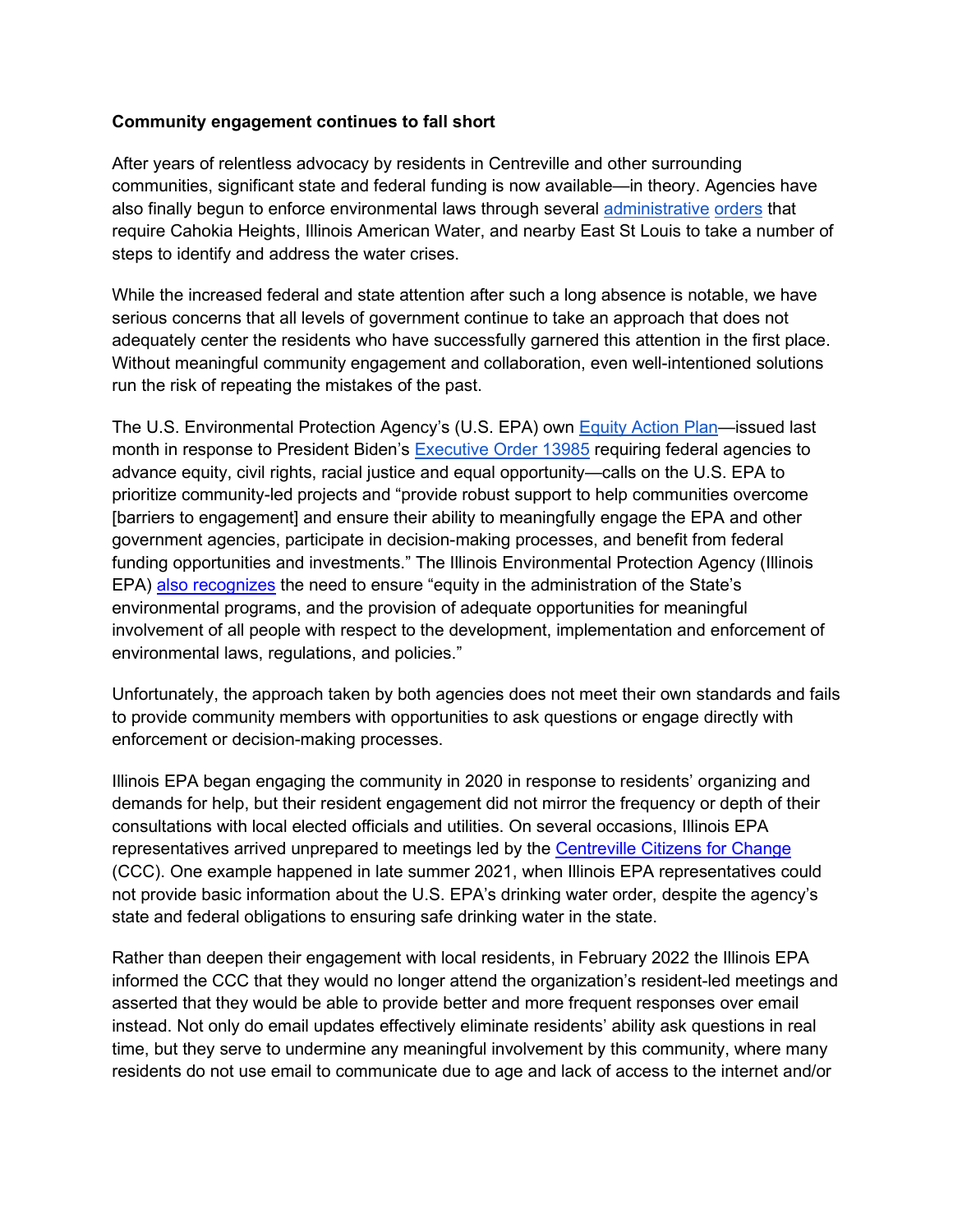email, among other factors. Such limited "communication" with these residents is far from meaningful engagement, especially given that the problems persist virtually unabated.

U.S. EPA's engagement has similarly failed to center impacted residents. While the U.S. EPA has been formally investigating these issues since at least January 2021, they only met inperson with residents for the first time last month, despite holding regular meetings with local municipalities and utilities for over a year. This limited engagement with residents, who are experts in their own water systems, resulted in key gaps in the U.S. EPA's enforcement. For instance, the sanitary sewer overflow order gives Cahokia Heights the discretion to continue to use the same engineering firm that has repeatedly failed to fix the decades-long sewage overflows. Similarly, the drinking water order failed to require monitoring in the Piat Place neighborhood, despite the neighborhood's repeated water main breaks and related water problems over the past several years. U.S. EPA finally acknowledged the gap in the drinking water order in April 2022 and ordered Illinois American Water to conduct monitoring in Piat Place.

## **Lack of qualified and trained utility staff**

The emphasis on hearing from local elected officials and utility representatives is particularly concerning in light of evidence that the City is not currently prepared to take on the challenge of fixing its water systems. The predecessor municipalities and utilities systematically lacked qualified and trained water department staff, despite knowing that portions of the water infrastructure have reached the end of their useful life, that many of the lift stations serving the area needed to be updated to meet industry standards, and of state findings that local stormwater ditches were in poor condition. Several of these staff have been hired again by Cahokia Heights.

Some staff responsible for the sewage and stormwater systems lacked relevant experience when hired and were not provided the appropriate training or technical assistance to do their jobs. For example, the former Public Works Supervisor for the City of Centreville from May 2019 through May 6, 2021 was hired without any prior experience operating or maintaining a sanitary sewer system; nor was he told by then Mayor Marius Jackson that maintaining and operating the City's sewer system would be an integral part of his duties. Equally concerning, during the summer of 2019, a few months into his new job at the City, that supervisor was in the Ping Pong area of North Centreville when he ran into an Illinois EPA official in the field. According to the Centreville supervisor, the Illinois EPA official was noting work that should have been completed by the city. This was the first time the supervisor was aware of the City's responsibilities to keep major drainage ditches clear to prevent flooding, despite Mayor Jackson's awareness of contractual obligations dating back to the 1990's and [inspections by the Illinois Department](https://drive.google.com/file/d/1oD8nXKMQxR8EX67MkmK6upC06XdQ4_ae/view?usp=sharing)  [Natural of Resources](https://drive.google.com/file/d/1oD8nXKMQxR8EX67MkmK6upC06XdQ4_ae/view?usp=sharing) grading the conditions of the ditches in the area as "Poor."

While this may seem like one significant example of a lapse in training in a previous administration, this lack of experience over systems that affect the lives of thousands of